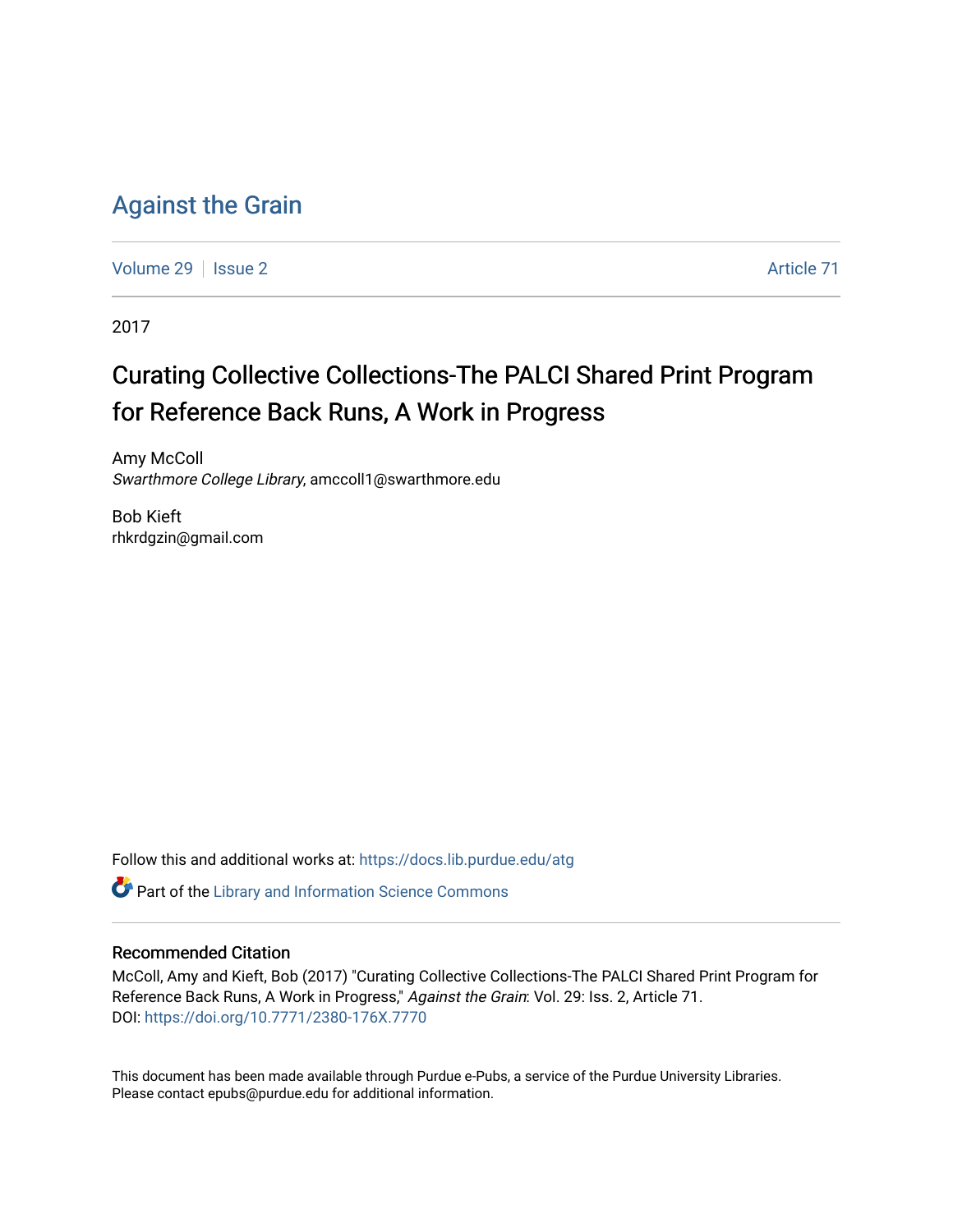

by **Amy M. McColl** (Asst. Director for Collections, Swarthmore College Library) <amccoll1@swarthmore.edu>

Column Editor: **Bob Kieft** (688 Holly Ave., Unit 4, St. Paul, MN 55104) <rhkrdgzin@gmail.com>

*Column Editor's Note: With this guest column by my onetime Tri-College colleague Amy McColl, I'm circling back to my early days with collaborative collections projects during the twenty years I worked at Haverford College. Beginning in the 1990s, the TriCollege Consortium received a series of grants from the Andrew W. Mellon Foundation to explore possibilities for treating our collections as one. Under those grants and building on local traditions, librarians with technical services, reference and instruction, circulation, and collection development responsibilities looked at sharing acquisitions of new print monographs, developing consortial roles for staff, purchasing electronic resources, and various ways for taking responsibility for older stack materials. With Amy and others, I was also engaged in early discussions about what came to be the PALCI shared science journal collection.*

*In addition to happy memories of my TriCollege years, I have a soft spot in my heart for reference works in that I grew up in libraries at a reference desk and was general editor of ALA Publishing's Guide to Reference. I have therefore followed the work of TriCollege colleagues over the years since my departure from Haverford, including the reference sets project. I'm glad Amy agreed to write about it for this column, if only because shared collections discussions are dominated by journals and monographs and to a lesser extent electronic or government publications. As readers of ATG well know, reference collections have undergone transformational change in the last 20 years, and that change, along with incentives to repurpose library space away from housing as much print, has prompted a shift in the perceived value of, as well as plans for relocating and treating differently, the publications that dominated the practices of print-based reference.*

*We librarians don't like to throw things out, and for good reason. Our stacks or storage facilities house the evidence of the hoarding we do of superseded editions and previous issues of reference works — after all, a run of World Almanac (1868--) is a majestic and satisfying sight as well as a browser's delight! As they amass into clumps of encyclopedia editions and long runs of reference serials ("current edition in Ref, previous editions in Stacks," as the catalog advises), some of these titles in fact achieve research and teaching utility not present in, or at least a utility different from, the single latest copy in the reference section. Granting that some of this reference information is online now and almost all historical information of this sort is of interest to small groups of teachers and scholars, these printed works, like other volumes, need to be preserved as part of the cultural and historical record. Like so many other widely-collected 19th and 20th-Century publications, though, the community of libraries probably do not need to preserve the number of copies in which individual libraries have retained them.*

*The joint TriCollege-PALCI story about sharing print reference sets foregrounds the hybrid, fish/fowl nature of print reference collection materials in that some act like monographs (a 6-volume encyclopedia, successive editions of a language dictionary) and some like serials (annuals, directories, almanacs). In completing the article, Amy corresponded with other consortia and ferreted out the complexities of talking about and tracking shared print for reference in that she found out about work not as visible as PALCI's because reference titles are subsumed by shared print projects for monographs or serials. — BK*

located within 11 miles of one another); and we instituted a shared TriCollege print approval plan in 2004. In the past 15 years, we have tried as much as possible to ensure that all title duplication (and in some cases, triplication) is deliberate and not accidental in order to expand our holdings and conserve our budgets. It therefore made sense to extend this close collaboration to include de-duplication of older print periodical runs, and more recently, to serial (largely annual) reference sets.

Even in this small consortium, we faced many challenges when we embarked on the project. Some of the questions that arose included:

- What constitutes a reference set? Some titles seemed to be no-brainers (*Who's Who; The Times Almanac; The Statistical Yearbook*), but others were housed in the regular stacks in some libraries (*Mental Measurements Yearbook; The Year's Work in English Studies*) or in the government documents collection (*Pennsylvania Abstract*) for others.
- Getting accurate holdings data was difficult, and in many cases this required library staff going into the stacks and hand-checking each title.
- Gaps in holdings had to be recorded in a spreadsheet, which was not an ideal tool for this purpose.
- Decisions about whether to keep entire runs together or use a distributed model were problematic. In some cases, a TriCollege library wanted to keep its back run in the stacks, and if there were gaps in the run, another library in the consortium had to send the missing volumes to the holding location. This required work by library staff to retrieve items, ship them to the holding library, and then change the item record information on arrival.

We forged ahead and completed most of the project, employing our rented shared storage space for most of our consolidated sets of back runs. But some details have yet to be settled, for example, ensuring that check-in records are updated for accurate locations and double-checking that runs are as complete as possible.

The Pennsylvania Academic Libraries Consortium, Inc. (PALCI, *http://www.palci.org/member-list/*), whose membership extends from **NYU** on the East across New Jersey and Pennsylvania to **West Virginia** and **Marshall Universities** on the west, had been in discussions since about 2005 regarding the potential to archive members' print collections collectively as more and more resources moved online. An initial program for serials from three science publishers (**American Institute of Physics**, **American Physical Society**, and **American Chemical Society**) was formally initiated in 2009, with further projects discussed by the PALCI Cooperative Print Collections Committee (CPCC). In 2013 **Peggy Seiden**, College Librarian at **Swarthmore College**, was elected President of the Board of PALCI, and she brought the idea of expanding the TriCollege reference project to the larger PALCI membership, with the goal of allowing PALCI members to withdraw little-used reference sets while also preserving these important print runs in several locations around the four-state PALCI region. In mid-2014, the CPCC was reorganized into the PALCI Distributed Print Archive (PDPA) Steering Committee, and a survey of the membership was completed in September 2014, followed by personal interviews with 46 PALCI member staff. As a result of the survey, in October 2014 the PDPA Steering Committee established two PDPA project teams for journals and reference sets, charged respectively to continue projects for additional journals/serials title archives and to evaluate and initiate a shared print archive for reference sets. I was asked to coordinate the reference sets project, and a team of volunteer librarians from PALCI

*continued on page 64*

The idea to begin a shared print program for reference back runs arose out of a smaller pilot project begun in 2012 by the TriCollege Consortium, consisting of **Bryn Mawr, Haverford**, and **Swarth-**<br> **Proper Colleges** The C arose out of a smaller pilot project begun in 2012 by the TriCollege **more Colleges**. The Colleges have long had a close relationship: we have shared an ILS since 1990; we circulate materials freely among the three campuses via van delivery twice per day (we are lucky to be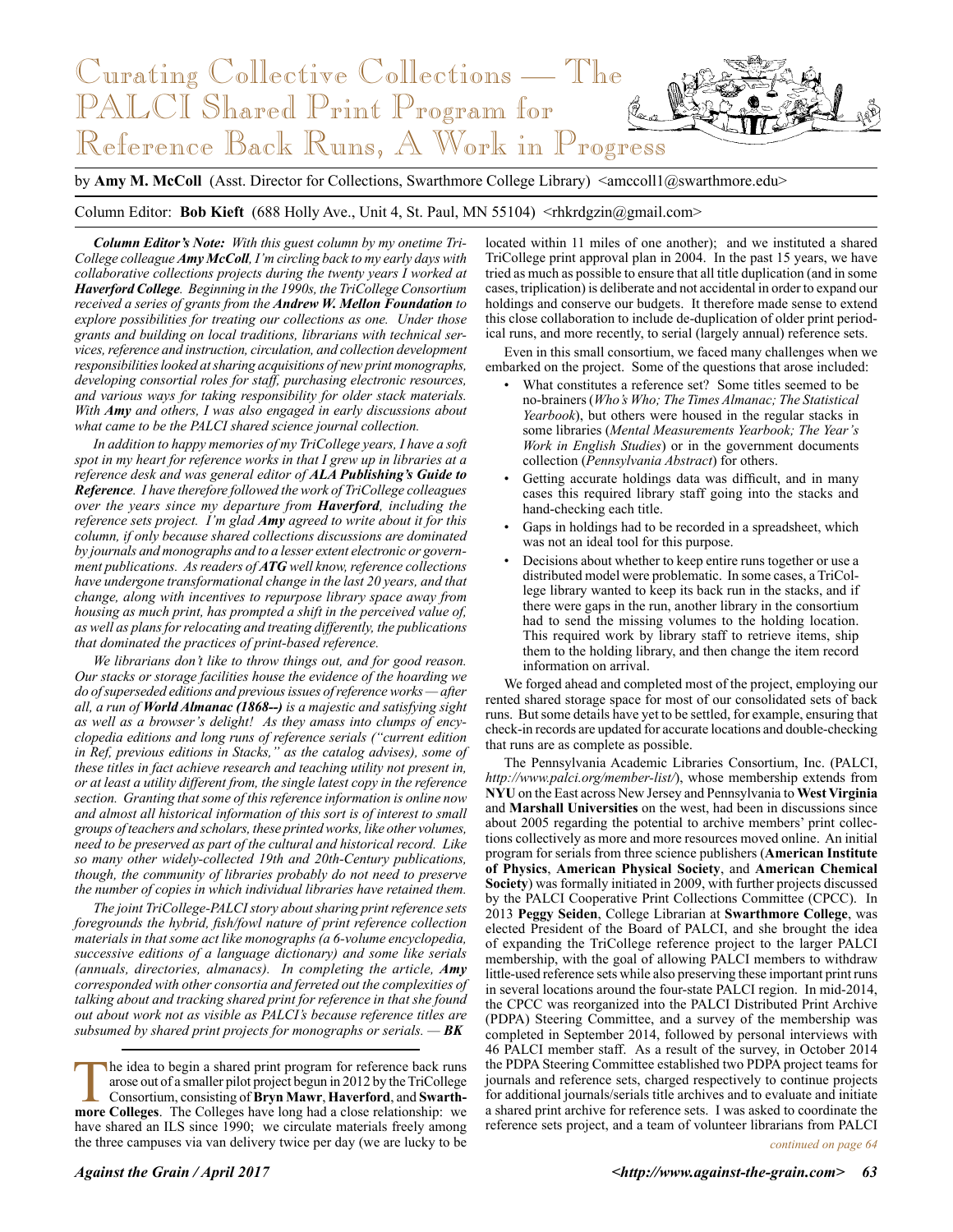#### **Curating Collective Collections** *from page 63*

member libraries was assembled. **Chris Martire** of PALCI was the co-coordinator and liaison to the PDPA Steering Committee.

A kickoff meeting of the PDPA Reference Sets project team was held in December 2014 at **Swarthmore College**. At that meeting, we discussed the survey results and the issues that had arisen during the TriCollege pilot. Some further questions arose:

- Should we have a distributed or consolidated model, and if consolidated, how many sets around the PALCI region do we need?
- Should we have light archives, dark archives, or a mix?
- Should we include government documents and indexes?
- How do we provide reference service for the stored sets, which researchers may want to consult on-site?
- What sort of business model do we need to cover the costs of storage, staffing, shipping, etc?
- How do we handle ILL of the stored materials and how do we assess the associated costs?

Most in the group agreed that we should consolidate several sets of materials around the PALCI region. We tentatively agreed that, ideally, we would want a western location, an eastern location, and a central location. Another consideration had to do with the availability of a reading room for researchers who might want to consult an entire set on-site. In terms of title choice, to make things a bit easier, we eliminated government documents and indexes from our pilot title list, and we also considered the availability of online access. In the long run, again ideally, we wanted to include titles that had what we considered to be stable online access, preferably with participation in **Portico**, CLOCKSS, or LOCKSS. We recognized that in many cases, PALCI institutions had already withdrawn print copies of these sets, so timeliness was important in order to preserve multiple complete sets around the region.

At the end of the meeting, we determined that our next steps included coming up with a list of pilot titles to test our process, and to report actual item-level holdings of a sampling of PALCI institutions in a spreadsheet in order to get a sense of how complete the holdings would be at different types of libraries. Several members of the group were tasked with compiling this data. The question of how to track gaps in holdings and communicating that information to others in the consortium also came up. We realized that using a spreadsheet was far from perfect, and we agreed to explore some of the tools in use by other shared print projects around the country. We also agreed that after we had put our procedures into place for the pilot, we would write a "best practices" document for retention and withdrawal of reference sets.

The group identified the following twelve pilot titles, attempting to represent various disciplines:

- *American Men and Women of Science (including various subparts)*
- *Book of the States*
- *CRC Handbook of Chemistry and Physics*
- *Current Biography Yearbook*
- *Europa World Year Book*
- *Mental Measurements Yearbook*
- *Physicians' Desk Reference*
- *Statesman's Year Book*
- *Thomas Register of American Manufacturers*
- *Whitaker's Almanack*
- *Who's Who in America*
- *World Almanac and Book of Facts*

We decided to check holdings in a variety of PALCI institutions, including ARLs, private colleges and universities, small liberal arts colleges, and state universities. Using institutional OPACs, volunteers checked specific issue and volume holdings and recorded findings in a spreadsheet shared via Google Sheets. We also recorded info about online access, including **HathiTrust** and otherwise digital archive

availability, publisher information, and frequency of publication. Surprisingly (or perhaps not), the most complete runs were generally found at the smaller schools. At this stage, we were not able to check the condition of volumes, but we surmised that the condition would perhaps be better for volumes housed in the smaller institutions due to lower overall use.

The next big questions for the group included how best to communicate holdings information to the larger PALCI community, and what tool we would use to serve as gap-filler software. Everyone agreed that a shared spreadsheet would not be efficient. **Chris Martire** agreed to investigate existing tools and report back to the group. The two options **Chris** explored were Journal Retention and Needs Listing (JRNL) from the Florida Academic Repository (FLARE) and Print Archives Preservation Registry (PAPR), a project of the Center for Research Libraries (CRL). We also considered developing our own gap-filler software with the assistance of the PALCI Technology Task Force. In the end, the existing systems either incurred expenses that would require approval by the PALCI Board or did not address our specific needs. Moreover, the Technology Task Force did not have the resources available to develop a PALCI-specific tool — so we stuck with spreadsheets.

Despite the lack of a gap-filler software tool, we continued discussions through the winter and spring of 2015, and topics included ILL recommendations, specific requests to locate back runs at a few different member institutions, and retention commitments. Our recommendations to the Steering Committee were issued in May 2015 and advised that:

- Identifying core reference sets to archive on behalf of PALCI member institutions is a worthwhile project to pursue and would allow many of our institutions to deaccession these titles as they deem appropriate in order to free up shelf space.
- PALCI create a distributed archive of three sets across the region, two light archives that will include services for researchers, and one dark archive; consider locating the dark archive at the proposed Iron Mountain site to be built for PAL-CI members' use *(project was later abandoned)*; determine location of the light archives based on holdings and facilities/ personnel but assume that large research universities, such as **Penn State** (State College), would be the likely candidates.
- Archive Holders make a retention commitment of 25 years.
- The project team make recommendations on a service model in consultation with the Archive Holders and the Steering Committee.
- The program start with twelve core titles as a pilot *(see above)* and expand with input from the membership after completion of the pilot.

As I thought about reporting the PALCI experience with reference sets for this column, I reached out to the members of **CRL's** Print Archive Network (PAN) to ask specifically about reference set archiving practices and would like to thank all of them for their responses. I found that many existing print archiving programs include some reference sets as part of larger archiving efforts. **Emily Stambaugh** of the **California Digital Library** said that while neither Western Regional Storage Trust (WEST) nor University of California Shared Print Program has specific guidelines regarding reference sets, each includes some. For the WEST program, titles in LC class Z had been excluded, but that rule has been relaxed recently and it is expected that reference titles which fit certain publication types or publication frequencies will begin to be archived by WEST. **John Burger** reported that the Association of Southeastern Research Libraries (ASERL) has a pilot set of archived reference titles that are treated separately from journals in that retention commitments run through 2020 rather than 2035 and participants agree to provide expedited/expert reference service from them; he also said that not all of the libraries participating in the journal archiving program participate in the reference program. **Bruce Hulse** of the Washington Research Library Consortium (WRLC) noted that WRLC members agreed to establish a policy of retaining only two copies of any circulating monographic editions and included reference works in this policy. WRLC catalog records show that approximately 36,000 reference titles have been given retention status in WRLC's Shared Collections Facility.